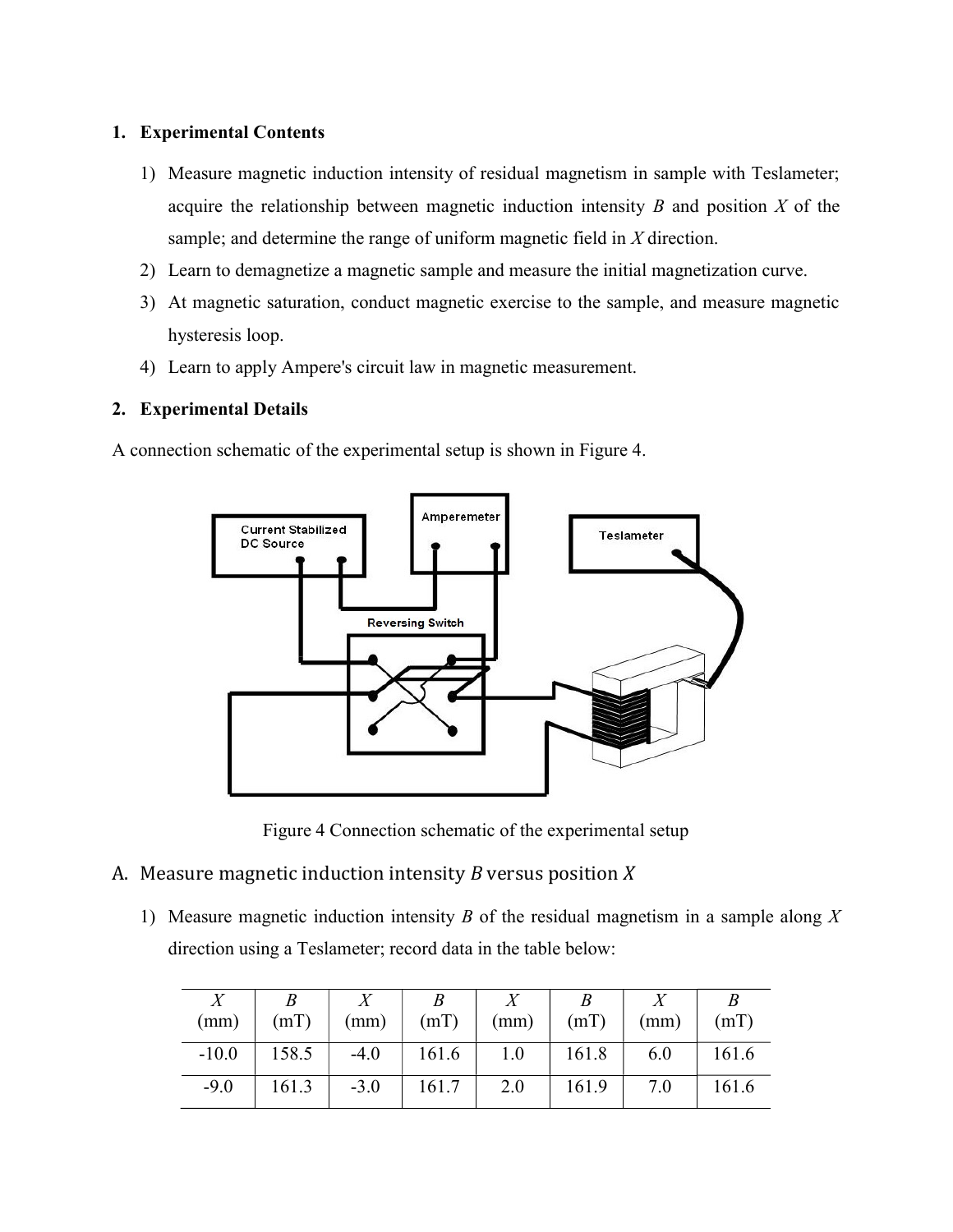| $-8.0$ | 161.7   -2.0   161.4   3.0   161.9   8.0   162.7 |  |                                                      |      |
|--------|--------------------------------------------------|--|------------------------------------------------------|------|
| $-7.0$ | 161.8                                            |  | $-1.0$   $161.5$   $4.0$   $161.9$   $9.0$   $109.3$ |      |
| $-6.0$ | 161.6                                            |  | $0.0$   161.7   5.0   161.6   10.0                   | 69.9 |

\* Data in this table are for reference purpose only. If the residual magnetism is too low to be measured, a proper magnetization current (e.g. 150 mA) can be applied to the magnet to create a magnetic field for this measurement.

- 2) Acquire the relationship between magnetic induction intensity  $B$  and position  $X$  of the sample by plotting  $X$ -B graph;
- 3) Determine the range of uniform magnetic field in  $X$  direction.

## B. Measure initial magnetization curve

- 1) Prior to the measurement, the sample needs to be demagnetized as follows: reverse the magnetization current  $I_m$  continuously while gradually reducing current from maximum to zero. Eventually, the magnetic induction intensity  $B$  of the residual magnetism in the sample will be minimized (ideally to zero). A step-by-step process is as below:
	- a) Increase the magnetization current from 0 to 600 mA;
	- b) Reduce current from 600 mA to 0;
	- c) Reverse the toggle switch to reverse the current;
	- d) Increase the magnetization current from 0 to 500 mA;
	- e) Reduce current from 500 mA to 0;
	- f) Reverse the toggle switch again to reverse the current;
	- g) Repeat steps a) to f), but reduce the current by a step size of 100 mA for each cycle.

When the residual magnetic field is less than 100 mT, use a smaller step size for current reduction and repeat steps a) to f) until the residual magnetic field is less than 2 mT. A schematic of the demagnetization process is shown in Figure 5.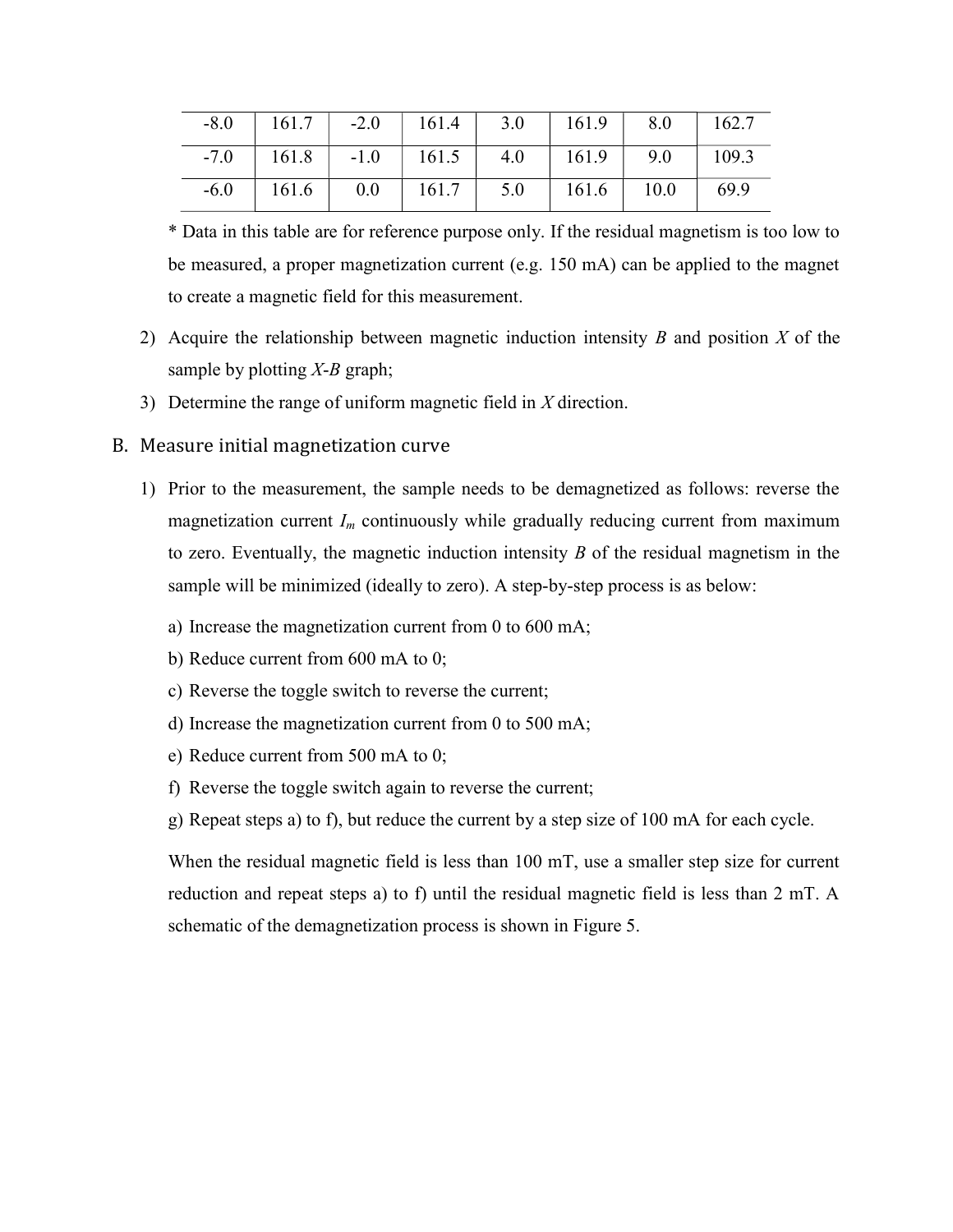

Figure 5 Schematic of demagnetization process

- 2) Measure initial magnetization curve  $(B-H)$  relationship)
	- a) Increase magnetization current starting from 0 mA gradually,
	- b) Record corresponding magnetic induction intensity  $B$  at each current value,
	- c) Increase current till  $B$  reaches saturation.

d) Plot  $I_m$ -B curve. Since  $I_m$  is proportional to H,  $I_m$ -B curve is also H-B curve, i.e the initial magnetization curve.

- C. Measure the saturated hysteresis loop of die steel sample
	- 1) First, conduct magnetic exercise to the die steel sample as follows:
		- a) Based on the initial magnetization curve, set magnetization current at saturation  $I<sub>m</sub>$ .
		- b) Keep  $I_m$  unchanged while reversing the toggle switch back and forth 50-100 times.
	- 2) Measure the hysteresis loop of die steel
		- a) Reduce the magnetization current from saturation current  $I_m$  to 0 gradually at a step size of 50 mA while recording magnetic induction intensity  $B<sub>m</sub>$  at each current value.
		- b) Reverse the toggle switch.

c) Increase magnetization current from 0 to  $-I<sub>m</sub>$  gradually at a step size of 50 mA while recording magnetic induction intensity  $B<sub>m</sub>$  at each current value.

d) Repeat steps a) to c), i.e.  $(H_m, B_m) \rightarrow (-H_m, -B_m)$ , and then  $-(H_m, -B_m) \rightarrow (H_m, B_m)$ while recording all data pairs as  $(I_i, B_i)$ .

- e) Calculate  $H_i$  using Eq. (1), and get corresponding data pairs  $(H_i, B_i)$ .
- f) Plot H-B curve using the data pairs  $(H_i, B_i)$ . This is the hysteresis loop.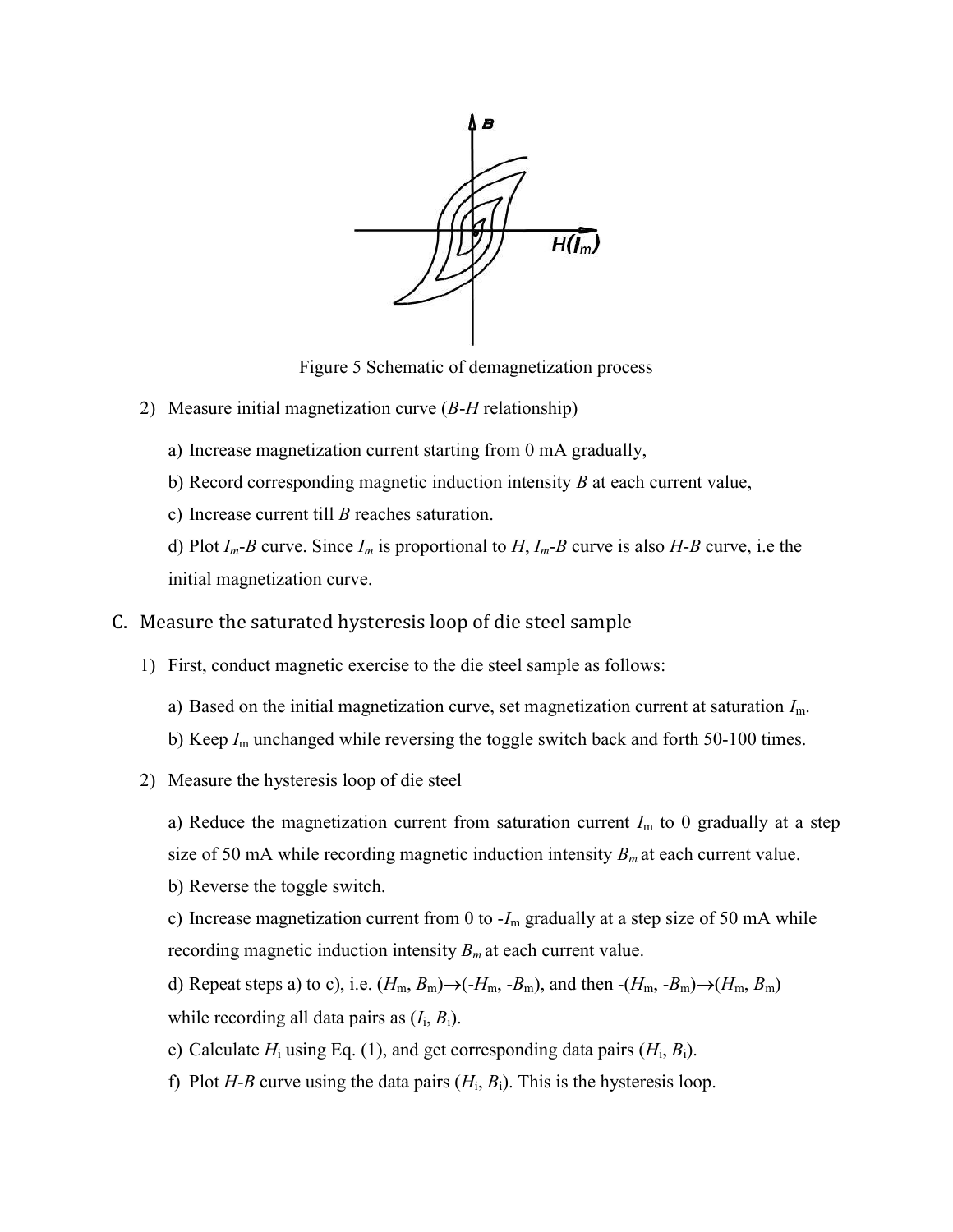- g) Find the saturation magnetic field intensity  $H<sub>m</sub>$  and coercivity  $H<sub>c</sub>$  of the sample.
- h) Measure the average magnetic path length  $\bar{\ell}$  and gap width  $l_g$  of the sample.
- i) Correct  $H_c$  and  $H_m$  using Eq. (5) to get more accurate results.
- D. Measure hysteresis loop and initial magnetization curve of #45 steel sample

Follow the same procedures for die steel sample as described above.

## 3. Examples of Data Recording and Processing

Note: The following data are for reference only, not the criteria for apparatus performance:

As shown in Figure 6, the parameters of die steel sample are as follows:

a=10.00 cm; b=6.00 cm; c=d=2.00 cm;  $\ell = 10.00 \times 2 + 6.00 \times 2 - 2.00 \times 4 - 0.20 = 23.8$  cm;  $\ell_g = 0.20$  cm;

 $\overline{\ell}$  is the average path length;  $\ell_g$  is the gap width.



Figure 6 Drawing of die steel sample

Table 1 Initial magnetization curve  $B-H$  and hysteresis loop of die steel sample

| $I$ (mA)         | B(mT)            | H(A/m)           |
|------------------|------------------|------------------|
| $\boldsymbol{0}$ | $\boldsymbol{0}$ | $\boldsymbol{0}$ |
| 50.0             | 12.5             | 337              |
| 100.3            | 31.2             | 634              |
| 150.0            | 60.2             | 858              |
| 200.3            | 89.9             | 1082             |
| 250.0            | 123.0            | 1278             |
| 300.3            | 157.4            | 1471             |
| 350.0            | 188.4            | 1681             |
| 400.2            | 218.2            | 1904             |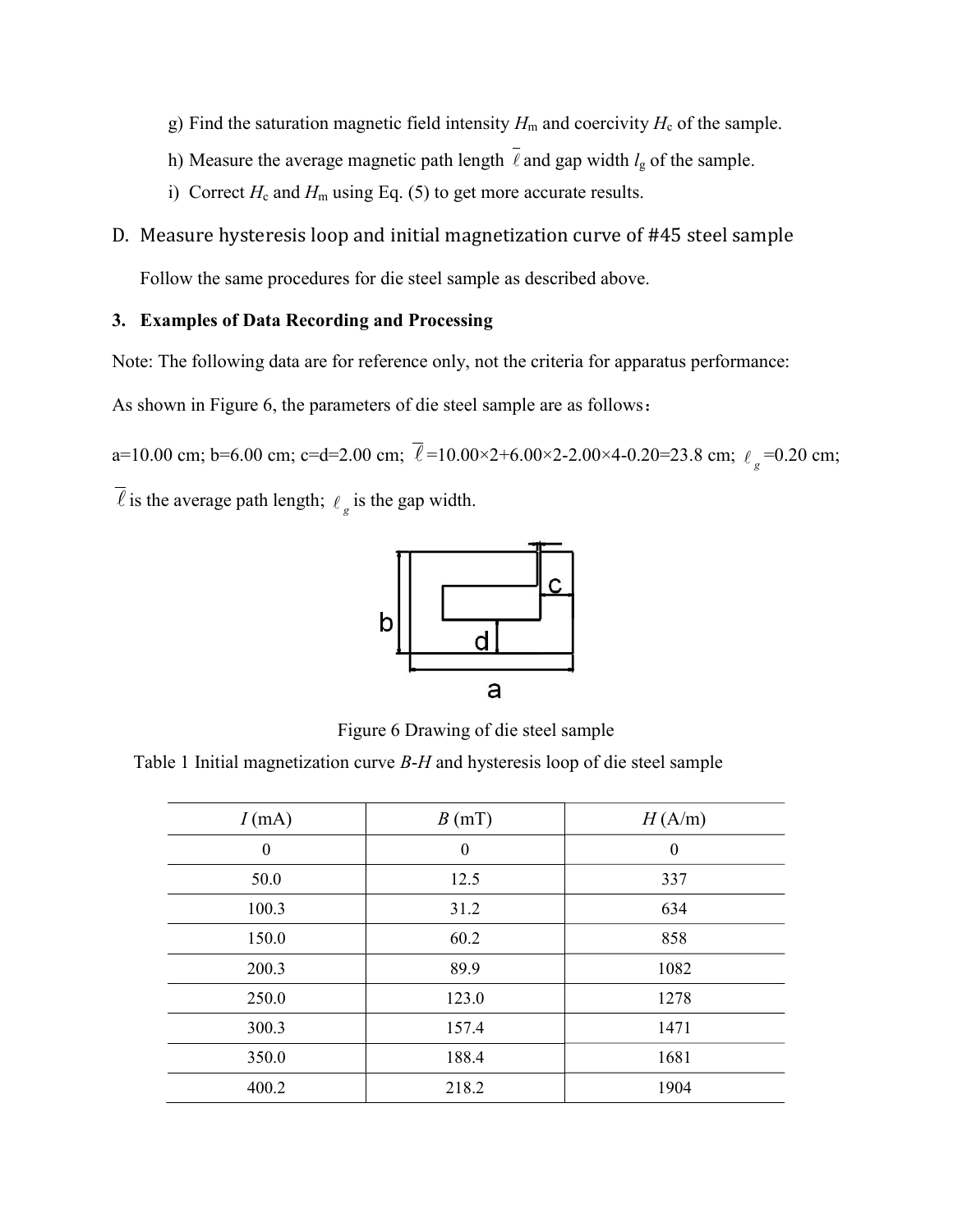| 450.0            | 245.7    | 2138    |
|------------------|----------|---------|
| 500.0            | 271.3    | 2387    |
| 550.0            | 294.5    | 2652    |
| 600.1            | 314.0    | 2943    |
| 624.8            | 324.0    | 3084    |
| 600.0            | 320.5    | 2899    |
| 549.9            | 313.6    | 2524    |
| 499.8            | 306.4    | 2151    |
| 450.2            | 296.1    | 1803    |
| 399.9            | 284.2    | 1460    |
| 350.1            | 269.9    | 1137    |
| 300.2            | 251.8    | 839     |
| 250.0            | 229.2    | 568     |
| 199.7            | 202.4    | 325     |
| 150.3            | 173.4    | 103     |
| 100.0            | 142.2    | $-111$  |
| 50.2             | 110.1    | $-314$  |
| $\boldsymbol{0}$ | 76.6     | $-512$  |
| $-50.8$          | 42.2     | $-709$  |
| $-100.9$         | 8.5      | $-905$  |
| $-150.2$         | $-25.4$  | $-1092$ |
| $-200.6$         | $-60.7$  | $-1280$ |
| $-250.1$         | $-97.8$  | $-1448$ |
| $-300.1$         | $-137.7$ | $-1601$ |
| $-350.5$         | $-173.4$ | $-1786$ |
| $-400.2$         | $-202.7$ | $-2008$ |
| $-450.2$         | $-232.4$ | $-2229$ |
| $-500.3$         | $-261.6$ | $-2455$ |
| $-550.0$         | $-288.0$ | $-2696$ |
| $-600.0$         | $-314.0$ | $-2942$ |
| $-625.5$         | $-324.2$ | $-3088$ |
| $-600.0$         | $-320.9$ | $-2896$ |
| $-550.1$         | $-313.8$ | $-2524$ |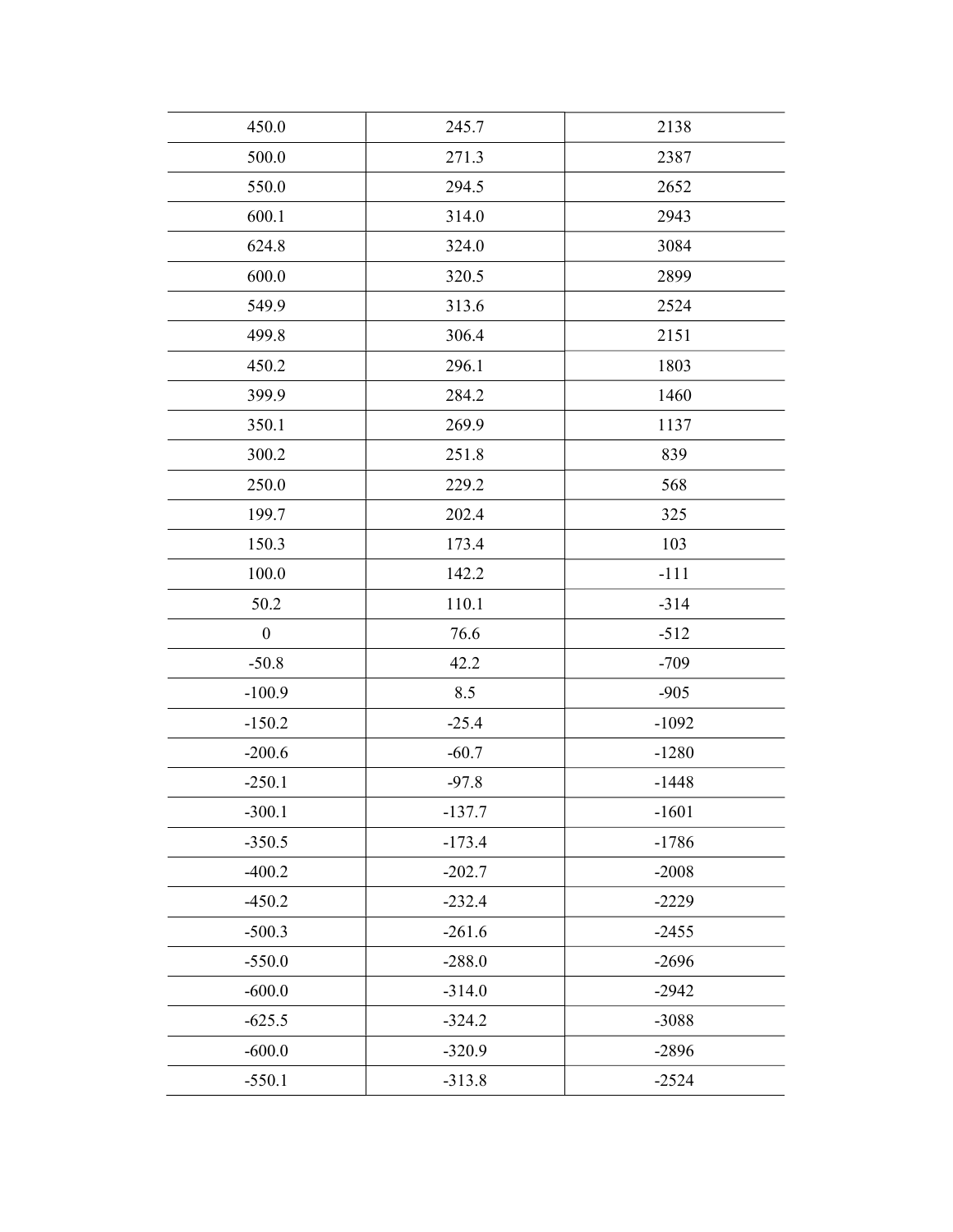| $-305.8$ | $-2156$ |
|----------|---------|
| $-296.2$ | $-1801$ |
| $-283.5$ | $-1465$ |
| $-268.7$ | $-1144$ |
| $-250.4$ | $-849$  |
| $-227.5$ | $-581$  |
| $-200.3$ | $-340$  |
| $-170.7$ | $-120$  |
| $-139.3$ | 90      |
| $-106.3$ | 293     |
| $-72.6$  | 485     |
| $-38.0$  | 678     |
| $-3.6$   | 869     |
| 30.3     | 1060    |
| 64.7     | 1249    |
| 101.9    | 1420    |
| 134.5    | 1622    |
| 167.8    | 1822    |
| 198.1    | 2039    |
| 231.7    | 2235    |
| 259.6    | 2466    |
| 287.1    | 2702    |
| 312.3    | 2955    |
| 324.4    | 3091    |
|          |         |